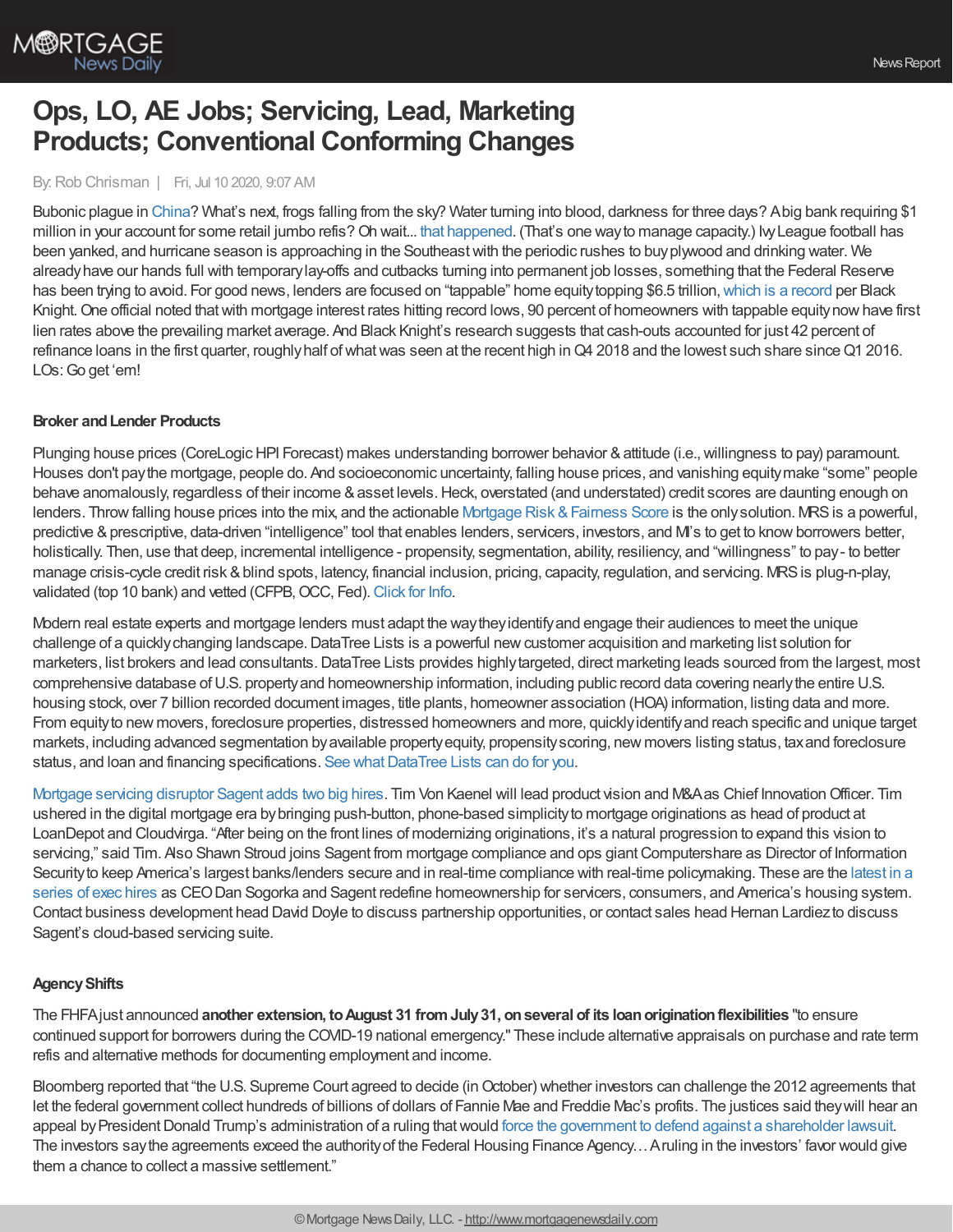

Fannie Mae published a new Lender Letter [\(LL-2020-10\),](https://singlefamily.fanniemae.com/media/23296/display) Usage of Redesigned Form 1003 Before January 2021, to provide guidance to lenders on use of the redesigned Uniform Residential Loan Application (URLA/Form 1003). Also, Fannie Mae and Freddie Mac have published updated Spanish [Translation](https://singlefamily.fanniemae.com/delivering/uniform-mortgage-data-program/uniform-residential-loan-application?utm_campaign=ssn-sell2019iss&utm_source=sfsfmc&utm_medium=email&utm_content=eml-noa-070120a-o-n&utm_term=b2b) Aids to assist borrowers in completing the English version of the redesigned URLA, and an updated Uniform Loan Application Dataset Mapping Document.

Fannie Mae released an [overview](https://singlefamily.fanniemae.com/media/18186/display)of the process for titling manufactured homes as real propertyin all 50 states. Such titling is a critical step in making a mortgage on a manufactured home eligible for sale to Fannie Mae.

To meet Agencydeliveryrequirements, **Wells FargoFundingupdatedits maximumloanage for conventionalConformingLoans from10 months tofour months** effective for loans purchased on or after June 16th. (Wells Fargo Funding had aligned its effective date for the previously communicated COVID19 temporary flexibilities with the extended date the Agencies announced on May 5, 2020. Temporary flexibilities are extended to include Loans with application dates on or before June 30, 2020: Age of documentation, market-based assets, and self-employment verification – conventional Conforming Loans. This also includes temporaryflexibilities for verbal VOEs and appraisals for conventional Conforming Loans. In addition, Wells is aligning with Agencies' temporaryappraisal flexibilities for new construction properties.However, Wells is not aligning with the Agencies' temporarypolicies on Remote ink-signed notarization (RIN), the use of RIN is ineligible for Wells transactions.)

Flagstar issued a [memo](https://www.flagstar.com/content/dam/tpo/sellers-guide/announcements/20033.pdf) regarding Conventional and Government Employment Verification and Income Updates Due to COVID-19.

Arizona Industrial Development Authority(AzIDA) is updating its program income limits to align with Fannie and Freddie HFAlimits. AzIDA will have a pipeline of transactions to work through with different income limits based on the specific casefile date. Keep these newlimits in mind when talking with your borrowers/potential borrowers. For more information, viewthe Mountain West Financial [Wholesale.](https://mwfwholesale.com/loan-products/affordable-housing/)

United Wholesale tightened its self-employed guidelines, reflecting Freddie and Fannie's changes. Audited P&L and/or bank statements are keyfor the self-employed.

Effective for loans with application dates on and after June 3, 2020, Caliber Home Loans released updates to its published COVID-19 Overlaydocument for Conventional and USDAto align with recent Fannie Mae and Freddie Mac Bulletins. For complete details and requirements, review the revised COVID-19 Overlay document published in AllRegs.

loanDepot Wholesale/Correspondent [posted](https://portal.ldwholesale.com/portaldocs/communication/LDW_WNTW_06_29_20.pdf) Freddie Mac Home Possible® and Fannie Mae HomeReady® Income Limit Updates.

PRMG's Product Update 20-34 includes clarification applicable to conventional loan application date in conjunction with the "current status" of the borrower's existing mortgage. LPA approved loans, Agency Fixed, Agency LP Fixed and ARMS, Home Possible, updated requirements in alignmentwith Freddie Mac for properties that are eligible for propertywaivers.

AmeriHome has aligned with Freddie Mac changes listed in Bulletin 2020-13 with the exception of the upcoming Freddie Mac SOFR Indexed ARMproducts. AmeriHome Credit Administration is currentlyreviewing.Updates will be provided as theybecome available.

Plaza Home Mortgage announced that the .750 loan level price adjustment for all conventional cash-out refinances (announced on May4, 2020) will be reduced to .250 for all newlocks. The additional cash-out LLPAcontinues to be in addition to anyother standard cash-out price adjustments.

FCM lifted its temporary conventional cash out overlay. Details can be found in its Wholesale [Announcement](https://kc.fcmpartners.com/wp-content/uploads/2020/06/2020-28-Wholesale-Announcement.pdf) 2020-28 and Delegated Correspondent Announcement 2020-26.

FAMC Correspondent National Bulletin 2020-24 includes information on COVID-19 [Updates](https://www.franklinamerican.com/lending-partners/correspondent) announcing temporary guidance on Conventional Products Self-Employed Borrowers and USDA-RD Product Tax Transcripts.

In June MWF sent out Bulletin [#20W-069,](https://mwfwholesale.com/wp-content/uploads/2020/06/Wholesale-Bulletin-20W-079-Rescinding-20W-069-Temporary-Self-Employment-Guidance-During-COVID-19.pdf) saying that temporary Self Employment guidance during COVID-19 will be rescinded in its entirety.

The PennyMacCorrespondentGroup posted [Announcement](https://www.gopennymac.com/announcements/announcement-20-43) 20-43 regarding Fannie Mae and Freddie MacUpdates and an Amendment to previous PennyMac Announcement.

Previously, PennyMac announced itwould not purchase anydelegated or nondelegated conventional loan where the appraisal has a Collateral Underwriter (CU) score of 5. PennyMac has rescinded that announcement (#20-23) and will accept appraisals with the same requirements as prior to the announcement.Correspondents are encouraged to workwith appraisers and their AMCs to resolve issues that result in high-risk scores. PennyMacwill complete an internal appraisal reviewof all appraisals with CU5s and will determine if the appraisal or propertyis acceptable

PennyMac is updating the requirement for a verbal verification of employment to be required no earlier than 10 business days prior to close for all conventional Fannie Mae and Freddie Mac loans. Please note, due to the ongoing pandemic and related economic concerns,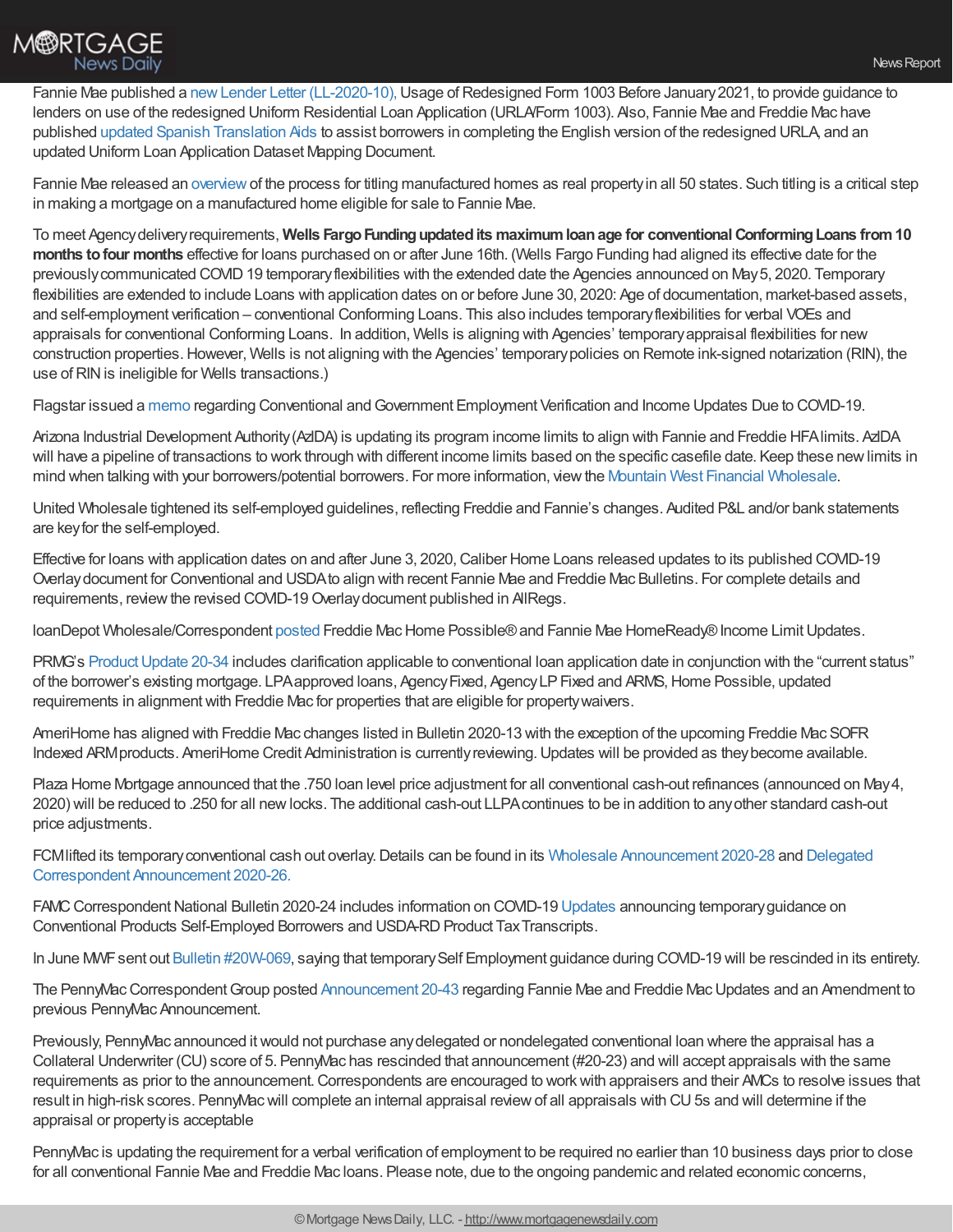PennyMac recommends the WOE be completed as close to the note date as possible.

Recent Flagstar Bank announcements include QM Points and Fees Lock [Enhancement,](https://www.flagstar.com/content/dam/tpo/sellers-guide/announcements/20065.pdf) Temporary Eligibility Requirements for Conventional Purchase and Refinance Transactions, Temporaryeligibilityrequirements for [self-employed](https://www.flagstar.com/content/dam/tpo/sellers-guide/announcements/20067.pdf) borrowers based on the announcements made byFannie Mae and Freddie Mac.

AmeriHome Mortgage Company has adopted recent COVID-19 interim Agency guidance from Fannie Mae and Freddie Mac for selfemployed borrowers. Guidance updates include changes to minimum additional income documentation requirements. Reviewing YTD P&L statements, business account statements, and other relevant documentation as well as calculating and establishing stable monthly income. Note that loan proceeds from the Small Business Administration (SBA) PPP or any other similar COVID-19 related loans or grants are not considered business assets.

#### **Capital Markets**

**M®RTGAGE** 

**News Daily** 

MIACCapital Markets Group is pleased to represent a seller of \$5.27 Billion FNMAMSR. The seller is a highlycapitalized institution who is liquidating their mortgage exposure. The portfolio has a nationwide footprint, an average loan size of \$117k, weighted average rate of 4.082 percent and a weighted average loan age of 53 months. Bids are due 7/21/20 at 5PMET. For additional information including the offering memo and detailed loan data, please contact your MIAC sales representative at 212-233-1250 or \$5.27 Billion FNMA MSR.

Itwas another rallyyesterdayfor U.S. Treasuries and MBS, sending yields on the 10-year note and the 30-year toward eight-week lows due to a poor showing in the stock market, good demand for a 30-year bond sale, and an unexpected jobless claims number. Initial claims decreased by99,000 to 1.314 million, a bit better than feared, but still well up from Februaryand over 1.1 million higher than at this point a year ago.Continuing claims fell butwere still above 18 million. Less bad, but bad. **Freddie Mac revealednew lows inboththe 15- and30 year fixedrates of 2.51 percent and3.03 percent**, respectively. In other MBS-related news, the FHFAannounced another 1-month extension (to August 31) to some loan origination flexibilities due to coronavirus related hardships.

Today's calendar is done and dusted, with June PPI (weak at -.2 percent, ex-food/energy-.3 percent). The day's two MBS FedTrade operations will see the Desk purchase up to \$4.7 billion starting with up to \$2.9 billion UMBS30 2 percent through 3 percent followed by \$1.8 billionGNII 2.5 percent and 3 percent.DailyFed support is set to increase starting nextweek based on the paydowns in the Fed's portfolio. We begin the day with Agency MBS prices up/better by .125 and the 10-year yielding .57 after closing yesterday at 0.61 percent.

#### **Employment and Transitions**

"Prime Choice [Funding](https://www.primechoicefunding.com/join-team-pcf/) (PCF) is adding operations and sales staff to support both our Retail and Wholesale divisions and will continue growing throughout 2020! PCF is looking for a VP of Operations, a Credit Manager, Underwriters, and sales professional. Being an aggressively priced lender in the industry, we offer an aggressive comp plan and support. The company offers competitive compensation, outstanding benefits, great culture, and state-of-the-art technology. For more information or to submit your resume, please contact Join Team PCF."

Norcom [Mortgage's](https://norcommortgage.com/) Area Manager, BuddyMoore, is continuing Norcom's rapid growth in Florida.Norcom is approved byGinnie, Freddie, and Fannie, and owns its servicing portfolio. Norcom's innovative systems and total marketing support have guaranteed their loan officers and branch managers growth. If you are a driven, self-starting, entrepreneurial Loan Officer, ready to take the next step to becoming a Branch Manager, please reach out to BuddyMoore today.

"Looking for a companyoffering continuous growth, a full-scale marketing strategy, continued training, career improvement courses? At [Carrington](https://careers-carringtonmh.icims.com/jobs/intro) Mortgage we offer a complete suite of products including FHA, VA, FNMA, FHLMC and a robust menu of loan programs which has further fueled our growth. We are currently recruiting for an experienced AEs with FHA and VA experience for the Orange County, California market. This position comes with an existing account base!" If you feel your sales skills and experience would be a fitwith Carrington, please email John Cervantes.

[NewRezWholesale](https://www.newrezwholesale.com/) is hiring experienced Account Executives as well as Operational positions nationwide. As a Top Ten Wholesale Lender, NewRezoffers a large national footprintwith robust territories, dedicated broker support, leading technology, and innovative marketing tools that create an end-to-end customer experience lasting through in-house loan servicing. If you bring an entrepreneurial spirit and proven track record in sales or operations, contact Cathy Fox or Jennifer Mercedes to learn more about growth opportunities at NewRez.

"At [Mr.Cooper,](https://www.mrcooper.com/about_us/purpose)we hold the honor of being a "Great Place To Work", and we're looking to make it even greater byadding great, newtalent. We're significantly building out our teams across the board. Open positions include Underwriting Managers, Underwriting Team Leads,